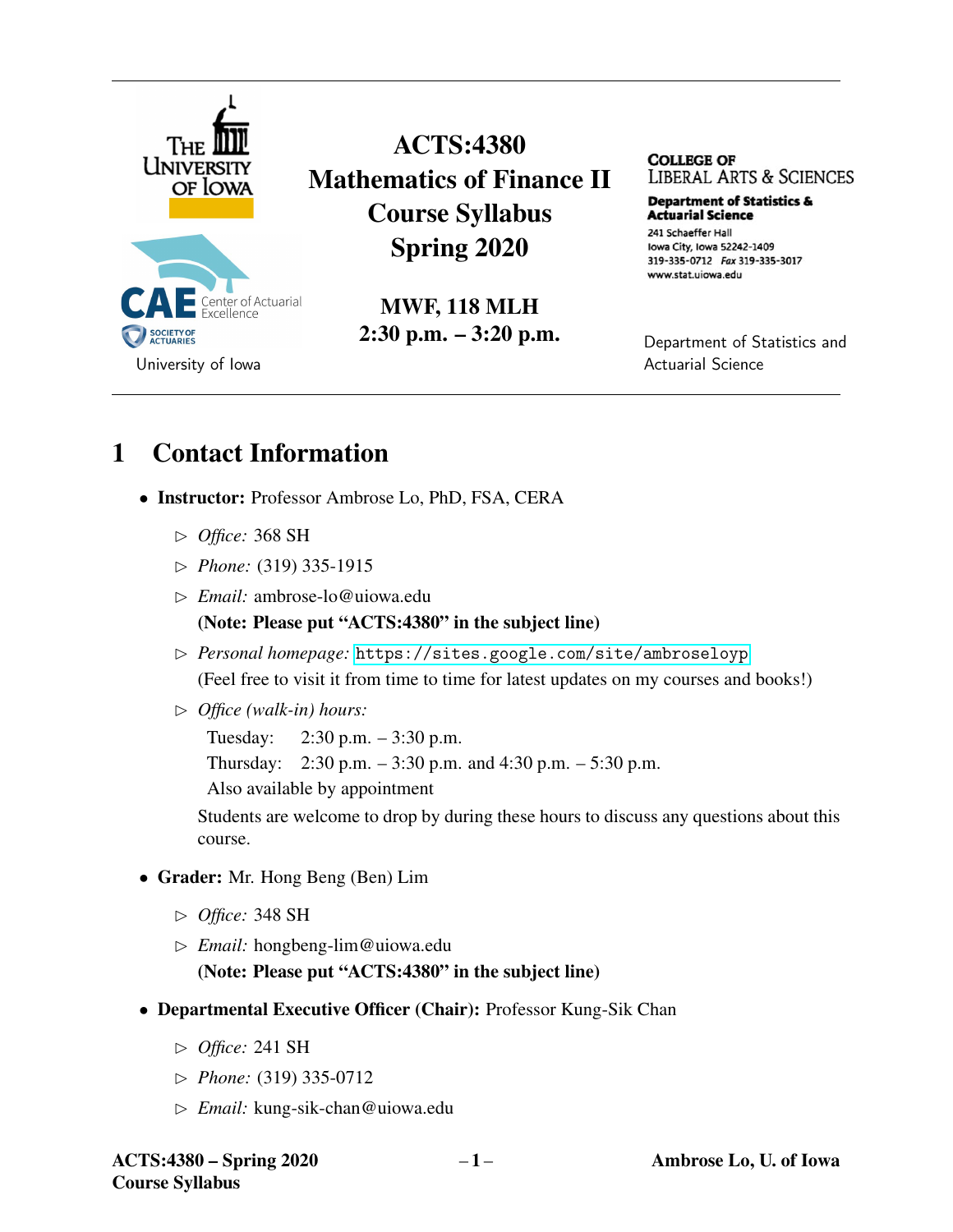## 2 Course Description and Objectives

Prerequisites:

- ACTS:3080 (Mathematics of Finance I) with a minimum grade of C+
- Status as Actuarial Science major

Recommendations:

- Having taken or concurrently taking FIN:3300 (Corporate Finance)
- Concurrently taking ACTS:4010 (Actuarial Exam IFM Preparation)

Building upon students' prior exposure to actuarial science and preparation in mathematical statistics, this intermediate course on mathematical finance for B.S. and M.S. in Actuarial Science students explores option pricing in a reasonably mathematical manner and prepares you adequately for the *derivatives portion* (i.e., Topics 6 to 10) of the Investment and Financial Markets (IFM) Exam offered by the Society of Actuaries (SOA). It consists of three interrelated parts of varying degrees of technical sophistication:

| Part I.   | Conceptual Foundation on Derivatives          | (approx. 5 weeks)         |  |  |
|-----------|-----------------------------------------------|---------------------------|--|--|
| Part II.  | Pricing and Hedging of Derivatives            |                           |  |  |
| II-A.     | Discrete-time Option Pricing Models           | (approx. 2 weeks)         |  |  |
| $II-B.$   | Continuous-time Option Pricing Models         | (approx. 7 weeks)         |  |  |
| Part III. | Epilogue: General Properties of Option Prices | $\alpha$ (approx. 1 week) |  |  |
|           |                                               |                           |  |  |

Here is a synopsis of this course:

- Part I (Chapters 1 to 3) lays the conceptual groundwork of the whole course by setting up the terminology of derivatives commonly encountered in the literature and introducing the definition, mechanics, typical use, and payoff structures of the two primary groups of derivatives, namely, forwards and options, which bestow upon their holders an obligation and a right to trade an underlying asset at a fixed price on a fixed date, respectively. Particular emphasis is placed on how and why a derivative works in a given scenario of interest. In due course, we also present the all-important *no-arbitrage assumption* and the method of *pricing by replication*. Underlying the pricing and hedging of derivatives throughout this course, these two vehicles are applied in this part to determine the fair price of a forward, where "fair" is meant in the sense that the resulting price permits no free lunch opportunities.
- In Part II (Chapters 4 to 8), which is the centerpiece of this course, we build upon the background material in Part I and tackle option pricing in two stages—first in the discrete-time binomial tree model (Chapter 4), which is simple, intuitive, and easy to implement, then in the technically more challenging continuous-time Black-Scholes model (Chapters 5 to 8). In this part, the no-arbitrage assumption and the method of replication continue to play a vital role in valuing options and lead to the celebrated *risk-neutral pricing formula*. The implementation and far-reaching implications of the method of risk-neutral valuation for the pricing and hedging of derivatives are explored in Chapters 6 to 8.
- Finally, we end in Part III (Chapter 9) with a description of some general properties satisfied by option prices when no asset price model is prescribed. Even in this model-free framework setting, there is a rich theory describing the no-arbitrage properties universally satisfied by option prices. Although this part can be studied prior to completing Part II, you will find that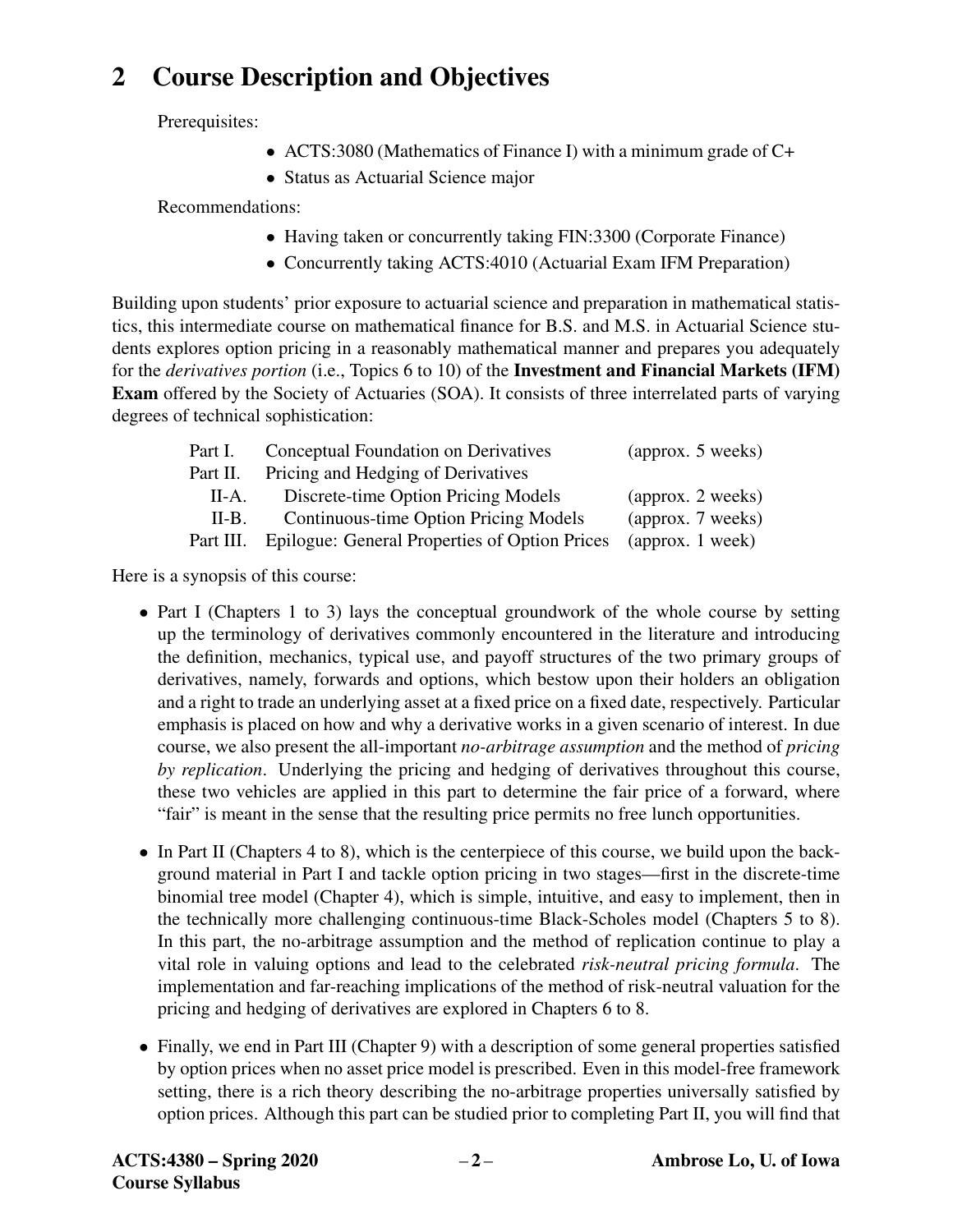what you learn from Part II, especially the notion of an exchange option in Chapter 8, will provide you with some surprisingly useful insights into the connections between different options.

After taking this course, the successful student is expected to:

- 1. Understand the mechanics and typical use of different kinds of financial derivatives.
- 2. Price options on a wide variety of underlying assets using different pricing methodologies.
- 3. Realize the assumptions and limitations of each class of option pricing models.
- 4. Take and, most importantly, pass Exam IFM in July 2020 with considerable ease.

# 3 Exam IFM

Exam IFM is a three-hour computer-based exam that consists of 30 multiple-choice questions, each of which includes 5 answer choices identified by (A), (B), (C), (D), and (E). It was offered for the first time in July 2018 and replaced its predecessor, Exam MFE (Models for Financial Economics), which was exclusively about the use and pricing of derivatives. Exam IFM encompasses much of the MFE derivatives material, but with a lot of corporate finance added. Roughly speaking, 50% of IFM is about *derivatives* (Topics 6 to 10) and the other 50% is about *corporate finance and investment* (Topics 1 to 5). There are two released MFE past exams (Spring 2007 and Spring 2009), 60 sample questions on introductory derivatives, 40 sample questions on advanced derivatives, and 44 questions on finance and investment, all with detailed solutions. More information about Exam IFM can be found at [https://www.soa.org/education/exam-req/edu-exam-ifm-detail.](https://www.soa.org/education/exam-req/edu-exam-ifm-detail.aspx) [aspx](https://www.soa.org/education/exam-req/edu-exam-ifm-detail.aspx).

Exam IFM is offered three times every year (in March, July, and November). In 2020, Exam IFM will be offered via computer-based testing (CBT) from March 13 to March 19, July 7 to July 13, and November 24 to November 30. The registration deadlines are February 11, June 9, and October 27, respectively (please refer to [https://www.soa.org/education/exam-req/](https://www.soa.org/education/exam-req/exam-day-info/edu-2020-cbt-test-schedule/) [exam-day-info/edu-2020-cbt-test-schedule/](https://www.soa.org/education/exam-req/exam-day-info/edu-2020-cbt-test-schedule/)). It is strongly suggested that you take the exam in July shortly after you learn the material, do the homework, and study for the quizzes and exams in this course (as the old saying goes, *strike while the iron is hot*!). The bottom line is:

You should aim to have three professional exams under your belt, namely, P, FM, and IFM, before the Career Fair in early October in order to be a competitive candidate seeking a permanent actuarial job.

Note that because of time constraints, this course is dedicated to the *derivatives portion* (i.e., Topics 6 to 10) of the IFM exam syllabus. To help you learn the *corporate finance and investment portion* (i.e., Topics 1 to 5), it is strongly suggested that you also take ACTS:4010 (Actuarial Exam IFM Preparation) and FIN:3300 (Corporate Finance). The reasons are two-fold:

- 1. ACTS:4010 covers Topics 1, 2, and 4 of the corporate finance and investment portion, while FIN:3300 covers Topics 3 and 5 (and part of Topics 1 and 2), although FIN:3300 may not use the same corporate finance text as that in the IFM exam syllabus.
- 2. Getting a B- or above in FIN:3300 and an approved accounting course allows you to receive the VEE credit in Accounting and Finance. In other words, you have to take FIN:3300 no matter for IFM exam preparation or for fulfilling the VEE credit.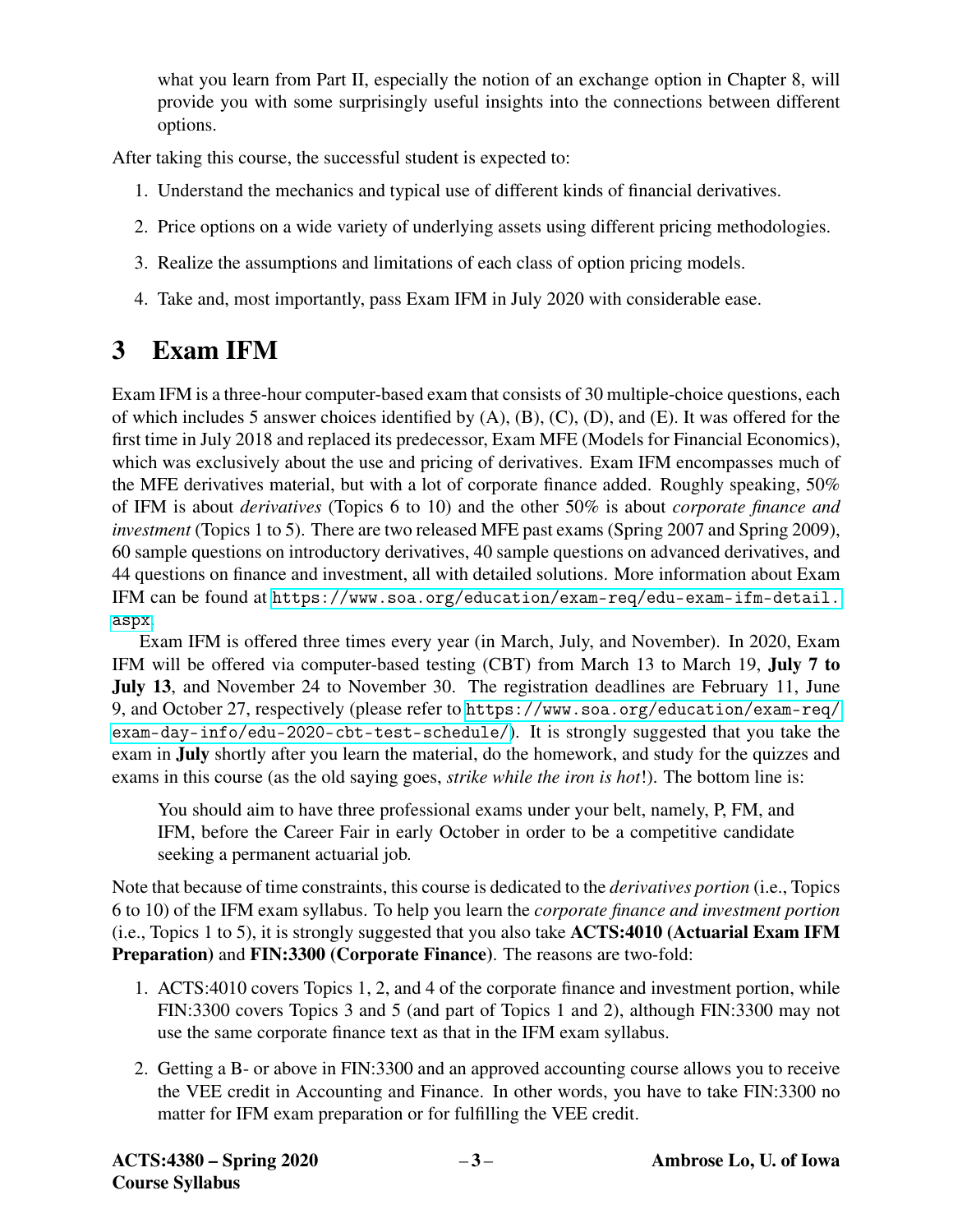## 4 Texts

The required textbook for this course is

*[Derivative Pricing: A Problem-Based Primer](https://www.crcpress.com/Derivative-Pricing-A-Problem-Based-Primer/Lo/p/book/9781138033351)*, 2018, by A. Lo (yours truly), Chapman & Hall/CRC Press Financial Mathematics Series, ISBN: 978-1-13803-335-1.

All registered students in this course are expected to purchase this text, which not only addresses all important topics required in the derivatives portion of Exam IFM, but also presents lots of intuition for you to understand the subject matter deeply, and a wide variety of examples and practice problems for exam preparation (note that the textbook has full solutions to all odd-numbered endof-chapter problems; see Appendix B therein). Homework problems will be assigned from the text. During lectures, the instructor will provide a framework, cover the main ideas, point out subtleties, and go over representative examples with you. You should put down additional details, work out examples together with the instructor, and take supplementary notes to better understand concepts. *You are strongly encouraged to read ahead and bring the book to class.*

An optional text for this course is

*Derivatives Markets* (Third Edition), 2013, by R.L. McDonald, Pearson Education, ISBN: 978-0-32154-308-0.

This is the official textbook for the derivatives portion of Exam IFM. Our textbook, Lo (2018), covers the following required sections in McDonald (2013) in a different but more cohesive order:

- Chapter 1: Introduction to Derivatives, Sections 1, 2, 4, 5
- Chapter 2: An Introduction to Forwards and Options, Sections 1-4
- Chapter 3: Insurance, Collars, and Other Strategies, Sections 1-4
- Chapter 5: Financial Forwards and Futures, Sections 1, 2, 3 (through the middle of p. 136), 4 (through the top of p. 143)
- Chapter 9: Parity and Other Option Relationships, Sections 1 (through the bottom of p. 269), 3
- Chapter 10: Binomial Option Pricing (Basic Concepts), Sections 1-5, 6 (through the middle of p. 315)
- Chapter 11: Binomial Option Pricing (Selected Topics), Section 1
- Chapter 12: The Black-Scholes Formula, Sections 1-3, Appendices A, B
- Chapter 13: Market-Making and Delta-Hedging, Sections 1-4, 5 (beginning at the bottom of p. 398), 6
- Chapter 14: Exotic Options: I, Sections 1, 2 (through the bottom of p. 413), 3 (through the bottom of p. 416), 4 (through the bottom of p. 419), 5 (through Figure 14.4 on p. 423), 6, Exercises 14.20 and 14.21 on p. 429
- Chapter 18: The Lognormal Distribution, Sections 1-4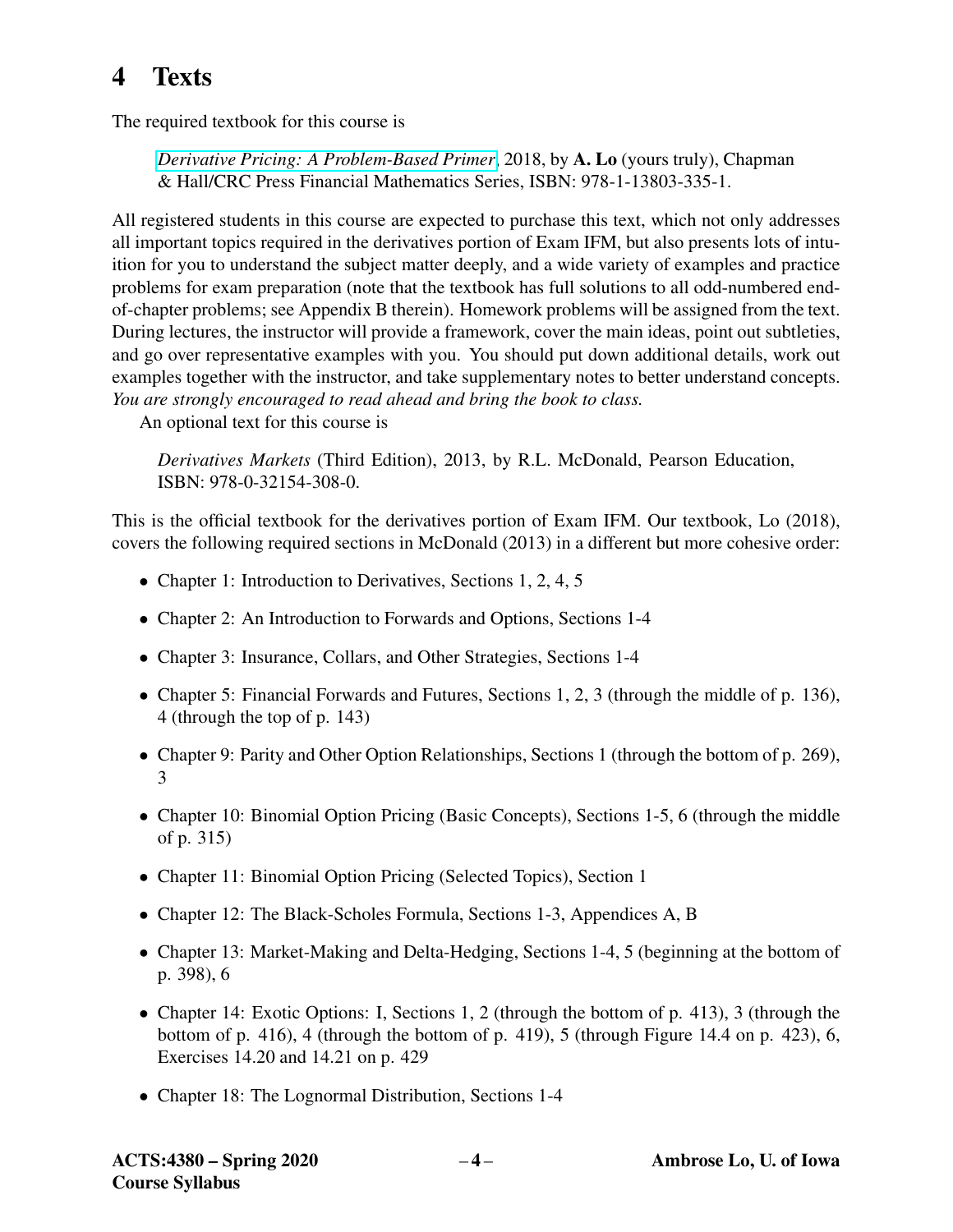• Appendices A (The Greek Alphabet), B.1 (The Language of Interest Rates), and C (Jensen's Inequality)

Unless otherwise stated, chapter appendices are not included in the required readings. Pearson has published *Student Solutions Manual to Derivatives Markets*, which provides solutions to all even-numbered end-of-chapter problems in McDonald (2013).

# 5 Grading System

Assessment in this course comprises the following items:

• Attendance and Att[i](#page-4-0)tude:  $\pm \varepsilon \%$ <sup>i</sup>

You may choose to attend or not to attend classes, but everyone needs to be aware that unexcused absence from classes can adversely affect your final grade. It is also impossible for absentees to get a copy of the course material they miss, inquire about the announcements made in class, or seek out-of-class help from the instructor. Likewise, your participation, preparedness, and work ethic may affect your final grade (positively or negatively).

#### • Homework Assignments: 20%

There will be weekly homework assignments consisting of 4 to 6 end-of-chapter problems in the textbook, usually assigned on Friday and due the next Friday. Refer to the course schedule on pages 7 and 8. Any exceptions will be announced in class or on ICON (<http://icon.uiowa.edu>). These assignments will be central to consolidating your understanding of the course materials and are an integral part of this course. Late homework will be severely penalized (see the generic assignment instructions on ICON). For students' guidance, illustrative solutions will be posted on ICON shortly after each homework is due.

*A note on collaboration:* If you have finished all homework problems in their entirety, you may then work with a fellow student to compare methods, answers, etc., but keep in mind that you need to write up your own solutions.

• Short Quizzes: 20%

There will be a total of seven 15-minute quizzes held on Mondays. These quizzes are intended to motivate you to study regularly (not just cram before the Midterm and Final Exams!) and will consist of relatively straightforward questions. The quiz with the lowest score will be dropped when it comes to computing the final grade; accordingly, missed quizzes due to illness cannot be made up under any circumstances.

### • Midterm Examination: 25%

There will be a 90-minute Midterm Examination to be held in the evening (6:30 p.m. – 8:00 p.m.) of March 27, 2020 (Friday) at 40 SH testing the material in Chapters 1 to 5 of this course. It will consist of multiple-choice questions similar in style to MFE/IFM problems and end-of-chapter problems in the textbook. You will therefore find that problems from released MFE/IFM past/sample exams and the textbook are useful in preparing for the Midterm Exam.

<span id="page-4-0"></span><sup>&</sup>lt;sup>i</sup>In mathematics,  $\varepsilon$  usually denotes a small positive number.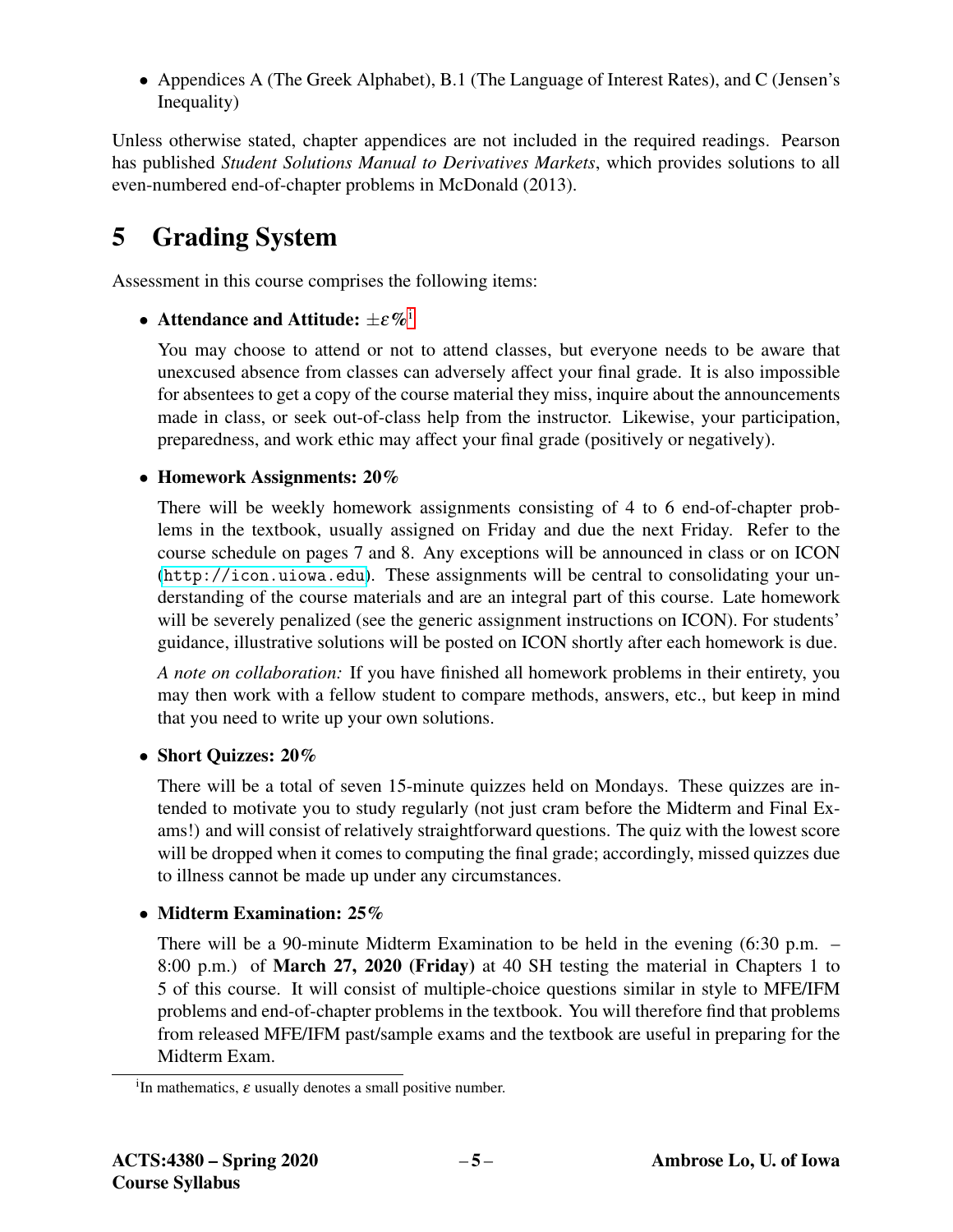#### • Final Examination: 35%

A two-hour comprehensive Final Examination will take place in the week of May 11–15, 2020. Like the Midterm Exam, the Final Exam will comprise multiple-choice questions similar in style to MFE/IFM problems and end-of-chapter problems in the textbook. The exact date and time will be announced by the Registrar in mid-February. Please do not plan your end-of-semester travel plans until the final exam schedule is made public. It is your responsibility to know the date, time, and place of the Final Exam.

All quizzes and exams in this course are closed-book. The IFM formulas and tables (posted on ICON) will be provided if needed, and you are not allowed to bring your own formula sheets (the same applies to the real IFM exam as well!). Only calculators listed on Point 9 of the SOA exam rules and regulations/instructions are permitted (see [https://www.soa.org/Files/Edu/](https://www.soa.org/Files/Edu/edu-rules-reg-instructions.pdf) [edu-rules-reg-instructions.pdf](https://www.soa.org/Files/Edu/edu-rules-reg-instructions.pdf)).

A note on absences from exams. If, because of illness, you are unable to take any exams in this course as scheduled, you should inform the course instructor *within 24 hours* after the exam has ended and explain why you are medically unfit to take the exam on the scheduled date. Otherwise, a zero score will be awarded. Approval for absences for other reasons such as mandatory religious obligations, certain University activities, or unavoidable circumstances should be sought well in advance with documentation provided.

Grading scheme. Plus/minus grades will be given in this course, and undergraduate and graduate students will be treated as two separate groups when it comes to assigning final grades. An *approximate* guide is as follows:

| <b>Undergraduate students</b> |          |   |          |      |           |
|-------------------------------|----------|---|----------|------|-----------|
| A-                            | [85, 90) | Α | [90, 95) | $A+$ | [95, 100] |
| $B-$                          | [70, 75) | B | [75, 80) | $B+$ | [80, 85)  |
| $C-$                          | [55, 60) | C | [60, 65) | $C+$ | [65, 70)  |
| $D-$                          | [40, 45) | D | [45, 50) | D+   | [50, 55)  |
| F.                            | [0, 40)  |   |          |      |           |

| <b>Graduate students</b> |            |   |               |      |             |
|--------------------------|------------|---|---------------|------|-------------|
| $A-$                     | [86.5, 91) | A | [91, 95.5]    | A+   | [95.5, 100] |
| $B-$                     | [73, 77.5] |   | $B$ [77.5,82) | $B+$ | [82, 86.5]  |
| $C-$                     | [59.5, 64] | C | [64, 68.5)    | C+   | [68.5, 73)  |
| $D-$                     | [46, 50.5) | D | [50.5, 55]    | $D+$ | [55, 59.5]  |
| F                        | [0, 46)    |   |               |      |             |

These are not completely absolute scales and the instructor reserves the "option" to adjust the cutoffs, depending on the difficulty of the exams. Note that with this grading scheme you are not "graded on a curve," and so you are not competing with fellow students. Therefore, you are not penalized in any way for working together to better understand concepts and to perform better in this course.

### IMPORTANT NOTE

This is not an easy course for most students, even if you have prior exposure to option pricing. Each week you should spend about 3 to 6 hours outside of class meetings reviewing/previewing the textbook and working on the end-of-chapter problems independently. It is fine to work harder, but working less is risky. Let me know if you encounter any problems with your learning.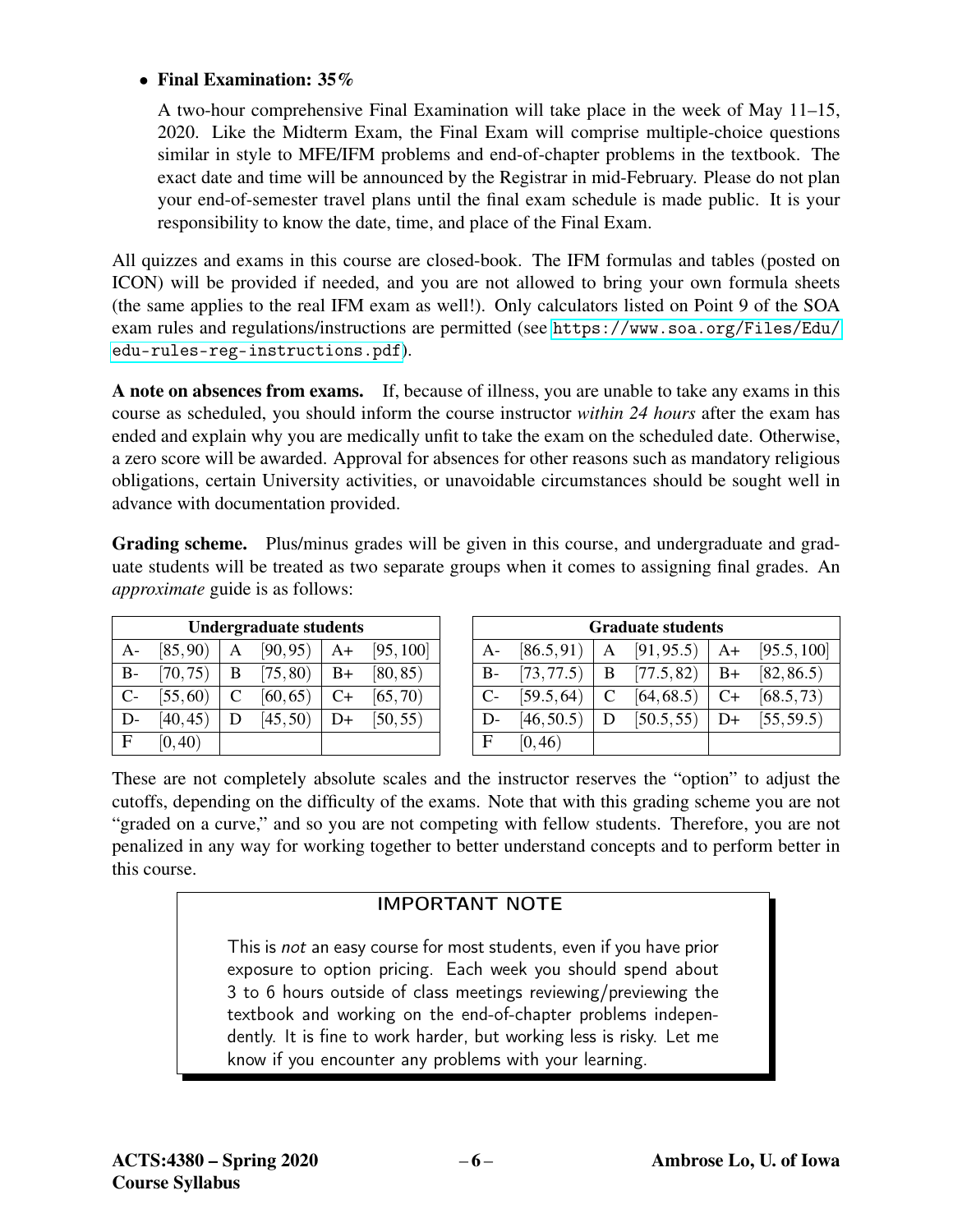### 6 Tentative Teaching, Assignment, and Quiz Schedule

This tentative schedule may be updated as the semester unfolds.

| <b>Teaching Week</b>                                  | Lecture                                                 | Date                       | Topic (Refer to Lo (2018))        |  |  |  |
|-------------------------------------------------------|---------------------------------------------------------|----------------------------|-----------------------------------|--|--|--|
| <b>Part I. Conceptual Foundation on Derivatives</b>   |                                                         |                            |                                   |  |  |  |
| $\mathbf{1}$                                          |                                                         | January 20, 2020 (Mon)     | (University Holiday)              |  |  |  |
|                                                       | $\mathbf{1}$                                            | January 22, 2020 (Wed)     | <b>Introduction and Chapter 1</b> |  |  |  |
|                                                       | $\overline{2}$                                          | January 24, 2020 (Fri)     | Chapter 2, Assignment 1           |  |  |  |
| $\overline{2}$                                        | $\overline{3}$                                          | January 27, 2020 (Mon)     | Chapter 2, Quiz 1                 |  |  |  |
|                                                       | $\overline{4}$                                          | January 29, 2020 (Wed)     | Chapter 2                         |  |  |  |
|                                                       | $\overline{5}$                                          | January 31, 2020 (Fri)     | Chapter 2, Assignment 2           |  |  |  |
| 3                                                     | 6                                                       | February 3, 2020 (Mon)     | Chapter 2                         |  |  |  |
|                                                       | 7                                                       | February 5, 2020 (Wed)     | Chapter 3                         |  |  |  |
|                                                       | 8                                                       | February 7, 2020 (Fri)     | Chapter 3, Assignment 3           |  |  |  |
| $\overline{4}$                                        | 9                                                       | February 10, 2020 (Mon)    | Chapter 3, Quiz 2                 |  |  |  |
|                                                       | $\overline{10}$                                         | February 12, 2020 (Wed)    | Chapter 3                         |  |  |  |
|                                                       | 11                                                      | February 14, 2020 (Fri)    | Chapter 3, Assignment 4           |  |  |  |
| 5                                                     | 12                                                      | February 17, 2020 (Mon)    | Chapter 3                         |  |  |  |
|                                                       | 13                                                      | February 19, 2020 (Wed)    | Chapter 3                         |  |  |  |
|                                                       | $\overline{14}$                                         | February 21, 2020 (Fri)    | Chapter 3, Assignment 5           |  |  |  |
| <b>Part II-A. Discrete-time Option Pricing Models</b> |                                                         |                            |                                   |  |  |  |
| 6                                                     | 15                                                      | February 24, 2020 (Mon)    | (Out of town) Quiz 3              |  |  |  |
|                                                       | 16                                                      | February 26, 2020 (Wed)    | Chapter 4                         |  |  |  |
|                                                       | 17                                                      | February 28, 2020 (Fri)    | Chapter 4, Assignment 6           |  |  |  |
| $\tau$                                                | 18                                                      | March 2, 2020 (Mon)        | Chapter 4                         |  |  |  |
|                                                       | 19                                                      | March 4, 2020 (Wed)        | Chapter 4                         |  |  |  |
|                                                       | 20                                                      | March 6, 2020 (Fri)        | Chapter 4, Assignment 7           |  |  |  |
|                                                       | <b>Part II-B. Continuous-time Option Pricing Models</b> |                            |                                   |  |  |  |
| 8                                                     | 21                                                      | March 9, 2020 (Mon)        | Chapter 5, Quiz 4                 |  |  |  |
|                                                       | $\overline{22}$                                         | March 11, 2020 (Wed)       | Chapter 5                         |  |  |  |
|                                                       | 23                                                      | March 13, 2020 (Fri)       | Chapter 5, Assignment 8           |  |  |  |
|                                                       |                                                         | March 16, 2020 (Mon)       |                                   |  |  |  |
|                                                       |                                                         | March 18, 2020 (Wed)       | (Spring Break—No class!)          |  |  |  |
|                                                       |                                                         | March 20, 2020 (Fri)       |                                   |  |  |  |
| 9                                                     | 24                                                      | March 23, 2020 (Mon)       | Chapter 6, Assignment 9           |  |  |  |
|                                                       | 25                                                      | March 25, 2020 (Wed)       | Chapter 6                         |  |  |  |
|                                                       |                                                         | March 27, 2020 (Fri)       | (No class. Midterm in evening!)   |  |  |  |
| 10                                                    | 26                                                      | March 30, 2020 (Mon)       | Chapter 6                         |  |  |  |
|                                                       | 27                                                      | April 1, 2020 (Wed)        | Chapter 6                         |  |  |  |
|                                                       | 28                                                      | April 3, 2020 (Fri)        | Chapter 6, Assignment 10          |  |  |  |
| 11                                                    | 29                                                      | April 6, 2020 $(Mon)^{ii}$ | Chapter 6, Quiz 5                 |  |  |  |
|                                                       | 30                                                      | April 8, 2020 (Wed)        | Chapter 7                         |  |  |  |
|                                                       | 31                                                      | April 10, 2020 (Fri)       | Chapter 7, Assignment 11          |  |  |  |

<span id="page-6-0"></span>iiDrop date for undergraduate students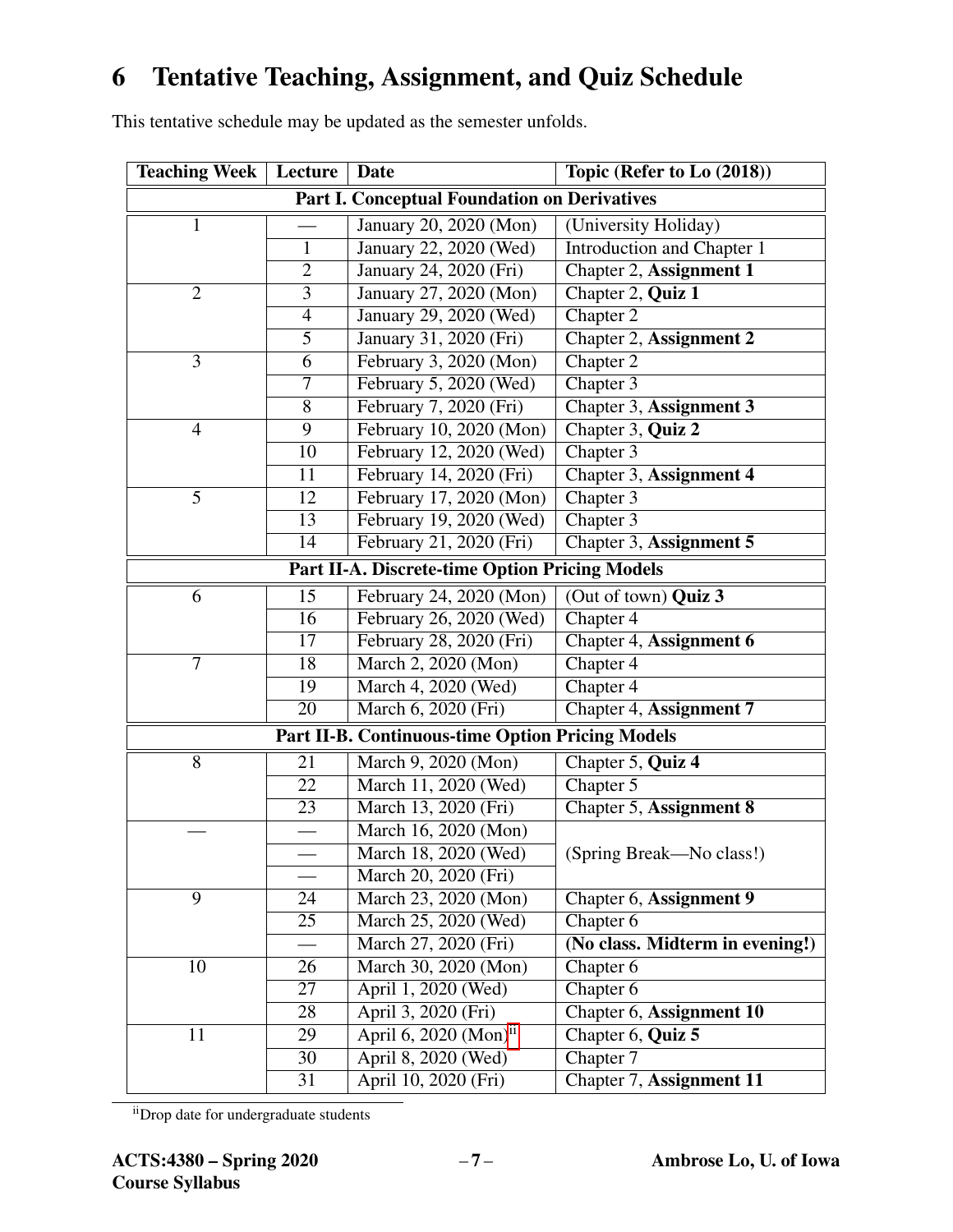| 12                                                             | 32 | April 13, 2020 (Mon) | Chapter 7, Quiz 6          |  |  |
|----------------------------------------------------------------|----|----------------------|----------------------------|--|--|
|                                                                | 33 | April 15, 2020 (Wed) | Chapter 8                  |  |  |
|                                                                | 34 | April 17, 2020 (Fri) | Chapter 8, Assignment 12   |  |  |
| 13                                                             | 35 | April 20, 2020 (Mon) | Chapter 8                  |  |  |
|                                                                | 36 | April 22, 2020 (Wed) | Chapter 8                  |  |  |
|                                                                | 37 | April 24, 2020 (Fri) | Chapter 8, Assignment 13   |  |  |
| 14                                                             | 38 | April 27, 2020 (Mon) | Chapter 8, Quiz 7          |  |  |
|                                                                | 39 | April 29, 2020 (Wed) | Chapter 8                  |  |  |
|                                                                | 40 | May 1, 2020 (Fri)    | Chapter 8, Assignment 14   |  |  |
| <b>Part III. Epilogue: General Properties of Option Prices</b> |    |                      |                            |  |  |
| 15                                                             | 41 | May 4, 2020 (Mon)    | Chapter 9                  |  |  |
|                                                                | 42 | May 6, 2020 (Wed)    | Chapter 9                  |  |  |
|                                                                | 43 | May 8, 2020 (Fri)    | Chapter 9 and Final Review |  |  |
|                                                                |    | May 11-15, 2020      | <b>Final Examination</b>   |  |  |
|                                                                |    |                      |                            |  |  |
|                                                                |    | July 7-13, 2020      | <b>July 2020 Exam IFM</b>  |  |  |

### More about the Instructor ("Shameless" self-introduction...)

. . . . . . . . . . . . . . . . . . . . . . . . . . . . . . . . . . . . . . . . . . . . . . . . . . . . . . . . . . . . . . . . . . . . . . . . . . . . . . . . . . . . . . . .

Professor Ambrose Lo is currently Associate Professor of Actuarial Science with tenure at the Department of Statistics and Actuarial Science, The University of Iowa. He earned his B.S. in Actuarial Science (first class honors) and Ph.D. in Actuarial Science from The University of Hong Kong in 2010 and 2014 respectively. He joined The University of Iowa in August 2014 as an Assistant Professor of Actuarial Science. He is a Fellow of the Society of Actuaries (FSA) and a Chartered Enterprise Risk Analyst (CERA). His research interests lie in dependence structures, quantitative risk management as well as optimal (re)insurance. His research papers have been published in top-tier actuarial journals, such as *ASTIN Bulletin: The Journal of the International Actuarial Association*, *Insurance: Mathematics and Economics*, and *Scandinavian Actuarial Journal*.

Besides dedicating himself to actuarial research, Ambrose attaches equal importance to teaching, through which he nurtures the next generation of actuaries and serves the actuarial profession. He has taught courses on financial derivatives, mathematical finance, life contingencies, credibility theory, advanced probability theory, and regression and time series analysis. His emphasis in teaching is always placed on the development of a thorough understanding of the subject matter complemented by concrete problem-solving skills. Besides coauthoring the *ACTEX Study Manual for SOA Exam SRM* (Spring 2020 Edition), he is also the sole author of the *ACTEX Study Manual for CAS Exam MAS-I* (Spring 2020 Edition), *ACTEX Study Manual for SOA Exam PA* (Spring 2020 Edition), and the textbook *Derivative Pricing: A Problem-Based Primer* (2018) published by Chapman & Hall/CRC Press.

. . . . . . . . . . . . . . . . . . . . . . . . . . . . . . . . . . . . . . . . . . . . . . . . . . . . . . . . . . . . . . . . . . . . . . . . . . . . . . . . . . . . . . . .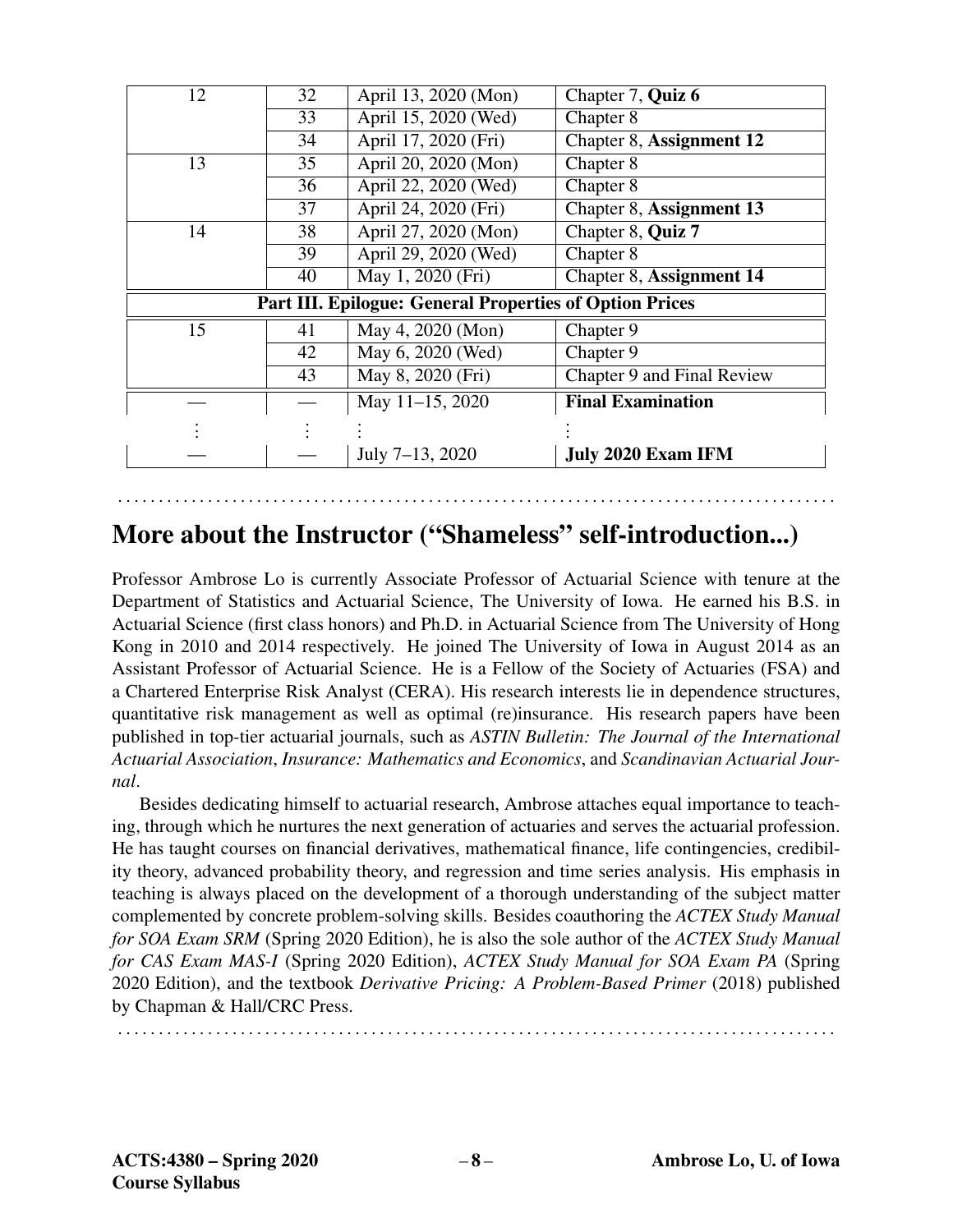## College of Liberal Arts & Sciences: Policies and Procedures

Absences and Attendance Students are responsible for attending class and for contributing to the learning environment of a course. Students are also responsible for knowing their course absence policies, which will vary by instructor. All absence policies, however, must uphold the UI policy related to student illness, mandatory religious obligations, including Holy Day obligations, unavoidable circumstances, or University authorized activities ([https://clas.uiowa.](https://clas.uiowa.edu/students/handbook/attendance-absences) [edu/students/handbook/attendance-absences](https://clas.uiowa.edu/students/handbook/attendance-absences)). Students may use this absence form to aid communication; the instructor will decide if the absence is excused or unexcused ([https://clas.](https://clas.uiowa.edu/sites/default/files/ABSENCE%20EXPLANATION%20FORM2019.pdf) [uiowa.edu/sites/default/files/ABSENCE%20EXPLANATION%20FORM2019.pdf](https://clas.uiowa.edu/sites/default/files/ABSENCE%20EXPLANATION%20FORM2019.pdf)).

Academic Integrity All undergraduates enrolled in courses offered by CLAS have, in essence, agreed to the College's [Code of Academic Honesty.](https://clas.uiowa.edu/students/handbook/academic-fraud-honor-code) Misconduct is reported to the College, resulting in suspension or other sanctions, with sanctions communicated with the student through the UI email address (<https://clas.uiowa.edu/students/handbook/academic-fraud-honor-code>).

Accommodations for Disabilities UI is committed to an educational experience that is accessible to all students. A student may request academic accommodations for a disability (such as mental health, attention, learning, vision, and physical or health-related condition) by registering with Student Disability Services (SDS). The student is then responsible for discussing specific accommodations with the instructor. More information is at <https://sds.studentlife.uiowa.edu/>.

Administrative Home of the Course The College of Liberal Arts and Sciences (CLAS) is the administrative home of this course and governs its add/drop deadlines, the second-grade-only option, and related policies. Other colleges may have different policies. CLAS policies may be found here: <https://clas.uiowa.edu/students/handbook>.

Communication and the Required Use of UI Email Students are responsible for official correspondences sent to their UI email address (uiowa.edu) and must use this address for all communication within UI [\(Operations Manual, III.15.2\)](https://opsmanual.uiowa.edu/human-resources/professional-ethics-and-academic-responsibility#15.2).

Complaints Students with a complaint about an academic issue should first visit with the instructor or course supervisor and then with the Chair of the department or program offering the course; students may next bring the issue to the College of Liberal Arts and Sciences. For more information, see

<https://clas.uiowa.edu/students/handbook/student-rights-responsibilities>.

Final Examination Policies The final exam schedule is announced around the fifth week of classes; students are responsible for knowing the date, time, and place of a final exam. Students should not make travel plans until knowing this information. No exams of any kind are allowed the week before finals. Visit

<https://registrar.uiowa.edu/final-examination-scheduling-policies>.